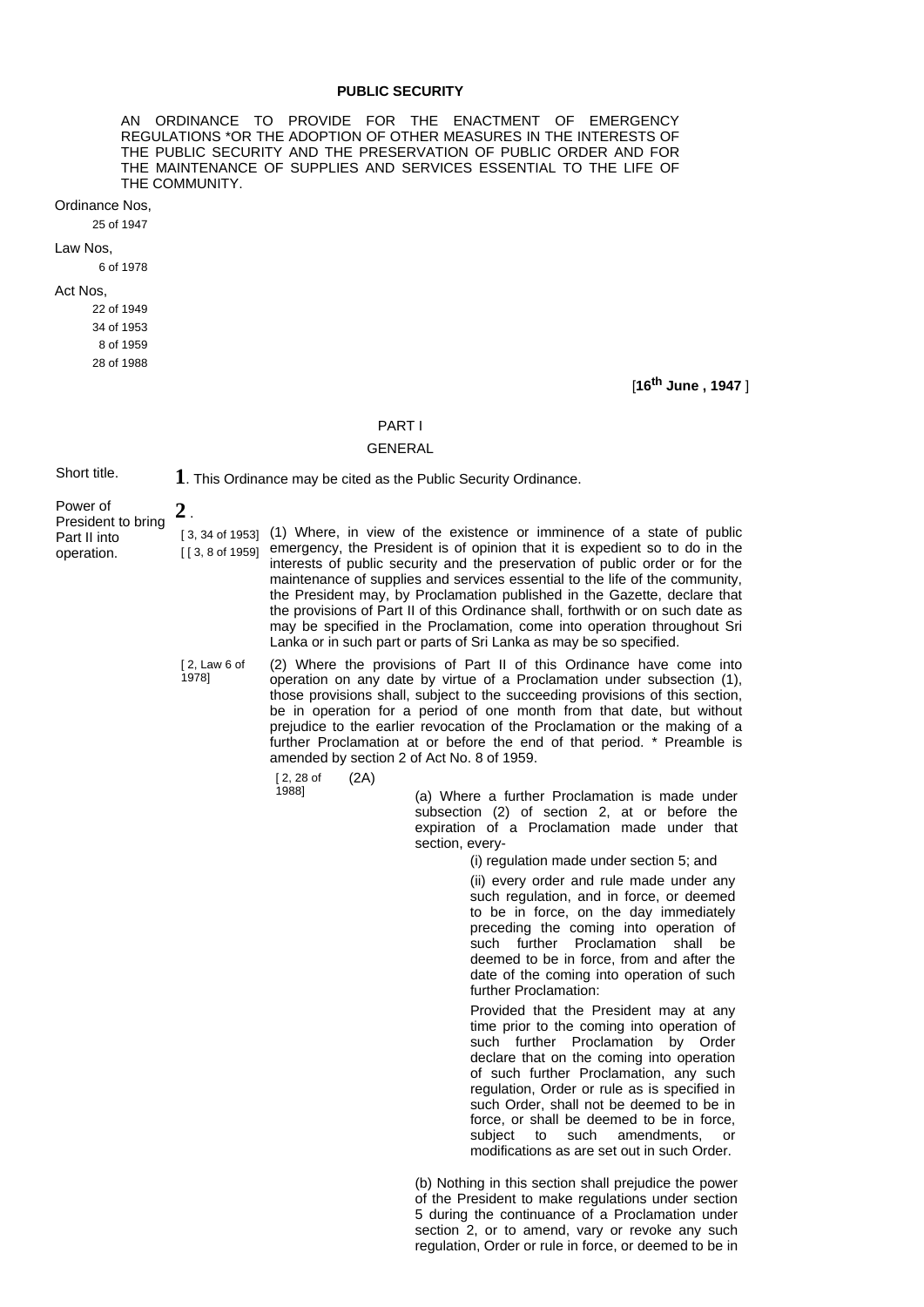force.

- [ 2, 22 of 1949] (3) Where a Proclamation is made under the preceding provisions of this section, the occasion thereof shall forthwith be communicated to Parliament, and, if Parliament is then separated by any such adjournment or prorogation as will not expire within ten days, a Proclamation shall be issued for the meeting of Parliament within ten days, and Parliament shall accordingly meet and sit upon the day appointed by that Proclamation, and shall continue to sit and act in like manner as if it had stood adjourned or prorogued to the same day.
- [ 3, 34 of 1953] The fact that the occasion of making of a Proclamation under subsection (1) cannot be communicated to Parliament by reason that Parliament does not meet when summoned to meet as provided by this subsection shall not in any way affect the validity or operation of that Proclamation or of the provisions of Part II of this Ordinance or anything done under that Part: Provided that in such event, Parliament shall again be summoned to meet as early as possible thereafter.

[ 2, Law 6 of (4) Where the provisions of Part II of this Ordinance have come into operation on any date by virtue of a Proclamation made under subsection (1), such Proclamation shall expire after a period of fourteen days from the date on which the provisions of that Part shall have come into operation, unless such Proclamation is approved by a resolution of Parliament:

Provided that if-

(a) Parliament stands dissolved at the time the provisions of that Part come into operation, or

(b) Parliament is at such time separated by any such adjournment or prorogation as is referred to in subsection (3), or

(c) Parliament does not meet when summoned to meet as provided by subsection (3) of this section or Article 155 of the Constitution,

then such Proclamation shall expire at the end of a period of ten days from the date on which Parliament shall next meet and sit, unless approved by a resolution of Parliament at such meeting.

[ 2, Law 6 of 1978]

[ 2, Law 6 of 1978]

1978]

(5) Upon the revocation of a Proclamation under subsection (1) at any time within a period of fourteen days from the date on which the provisions of Part II of this Ordinance shall have come into operation or upon the expiry of such a Proclamation in accordance with the provisions of subsection (4), any further Proclamation made under subsection (1) before the end of a period of fourteen days from the date of such revocation or expiry, as the case may be, shall not come into operation until the making thereof shall have been approved by a resolution of Parliament at its next meeting.

\*(6) Notwithstanding anything to the contrary in any other provision of this Ordinance, where the provisions of Part II of (\* Appears to be impliedly repealed due to the repeal of paragraphs (8) and (9) of Article 155 of the Constitution.) this Ordinance shall have been in operation for a period of ninety consecutive days, or a period of ninety consecutive days, or a period of ninety days in the aggregate during six consecutive calendar months, no Proclamation made under subsection (1) bringing the provisions of Part II of this Ordinance into operation shall, if made at any time during the succeeding six calender months, be in operation for more than ten days from the date on which the provisions of that Part are brought into operation by such Proclamation, unless such Proclamation is approved by a resolution of Parliament passed by at least two-thirds of the whole number of members of Parliament (including those not present voting in favour of such resolution:

Provided that if:

(a) Parliament stands dissolved at the date of the making of such Proclamation, or

(b) Parliament is at such date separated by any such adjournment or prorogation as is referred to in subsection (3), or

(c) Parliament does not meet when summoned to meet as provided by subsection (3) of this section or Article 155 of the Constitution,

then such Proclamation shall expire at the end of ten days after the date on which Parliament shall next meet and sit unless approved by Parliament by a resolution passed by at least two-thirds of the whole number of members of Parliament (including those not present) voting in favour of such resolution.

(7) Notice of the approval of a Proclamation by Parliament shall, as soon as may be convenient, be published in the Gazette.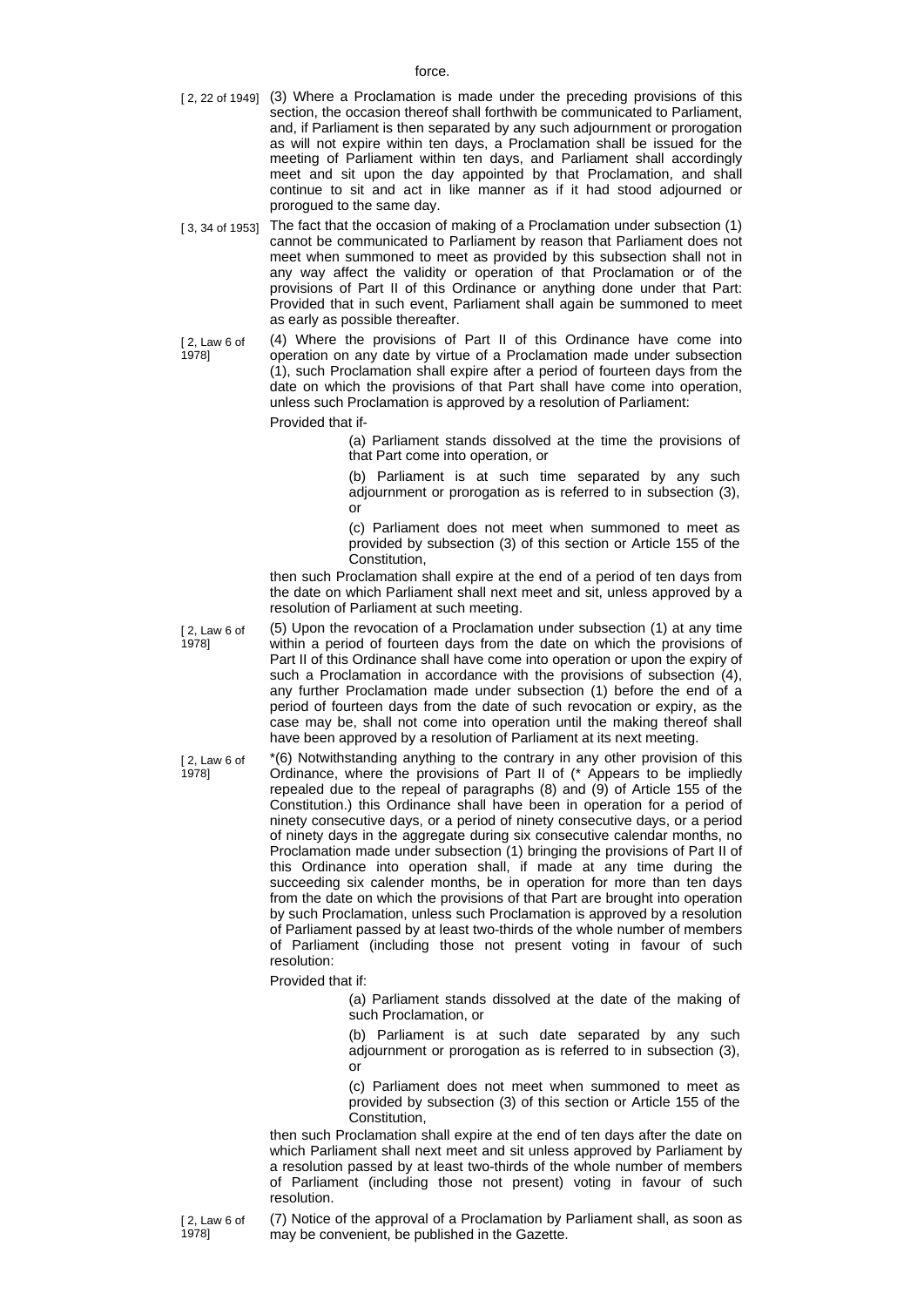Presumption as to imminence public emergency. [ 4, 34 of 1953]

operation of Part

[ 3, 22 of 1949]

II.

Presumption as to 3. Where the provisions of Part II of this Ordinance are or have been in operation during<br>existence or any pariod by virtue of a Proclamation under section 3, the fect of the evidence or any period by virtue of a Proclamation under section 2, the fact of the existence or imminence, during that period, of a state of public emergency shall not be called in question in any court.

Saving provisions applicable on cessation of **4**. The expiry or revocation of any Proclamation under section 2 shall not affect or be deemed to have affected-

(a) the past operation of anything duly done or suffered to be done under Part II of this Ordinance while that Part was in operation;

(b) any offence committed, or any right, liberty or penalty acquired or incurred while that Part was in operation;

(c) the institution, maintenance or enforcement of any action, proceeding or remedy under that Part in respect of any such offence, right, liberty or penalty.

# PART II

## EMERGENCY REGULATIONS

Power of President to make emergency regulations. [ 3, Law 6 of 1978] **5**.

(1) The President may make such regulations (hereinafter referred to as "emergency regulations" as appear to him to be necessary or expedient in the interests of public security and the preservation of public order and the suppression of mutiny, riot or civil commotion, or for the maintenance of supplies and services essential to the life of the community.

(2) Without prejudice to the generality of the powers conferred by the preceding subsection, emergency regulations may, so far as appears to the President to be necessary or expedient for any of the purpose mentioned in that subsection-

[ 5, 34 of<br>1953]

expedient for the purposes of the regulations.

(a) authorize and provide for the detention of persons;

(b) authorize-

(i) the taking of possession or control, on behalf of the State, of any property or undertaking;

(ii) the acquisition on behalf of the State of any property other than land;

(c) authorize the entering and search of any premises;

(d) provide for amending any law, for suspending the operation of any law and for applying any law with or without modification;

(e) provide for charging, in respect of the grant or issue of any license, permit, certificate or other document for the purposes of the regulations, such fee as may be prescribed by or under the regulations;

(f) provide for payment of compensation and remuneration to persons affected by the regulations;

- [ 4, 22 of 1949] (g) make provisions for the apprehension and punishment of offenders and for their trial by such courts, not being courts martial, and in accordance with such procedure, as may be provided for by the regulations, and for appeals from the orders or decisions of such courts and the hearing and disposal of such appeals.
- [4, 22 of 1949] (3) Any emergency regulation may be added to, or altered or revoked by resolution of Parliament or by regulation made under the preceding provisions of this section.

**6**. Emergency regulations may provide for empowering such authorities or persons as may be specified in the regulations to make orders and rules for any of the purposes for which such regulations are authorized by this Ordinance to be made, and may contain such incidental and supplementary provisions as appear to the President to be necessary or

Delegation of powers.

Emergency regulations to prevail over other law.

**7**. An emergency regulation or any order or rule made in pursuance of such a regulation shall have effect notwithstanding anything inconsistent therewith contained in any law; and any provision of a law which may be inconsistent with any such regulation or any such order or rule shall, whether that provision shall or shall not have been amended, modified or suspended in its operation under section 5 of this Ordinance, to the extent of such inconsistency have no effect so long as such regulation, order or rule shall remain in force.

Regulations,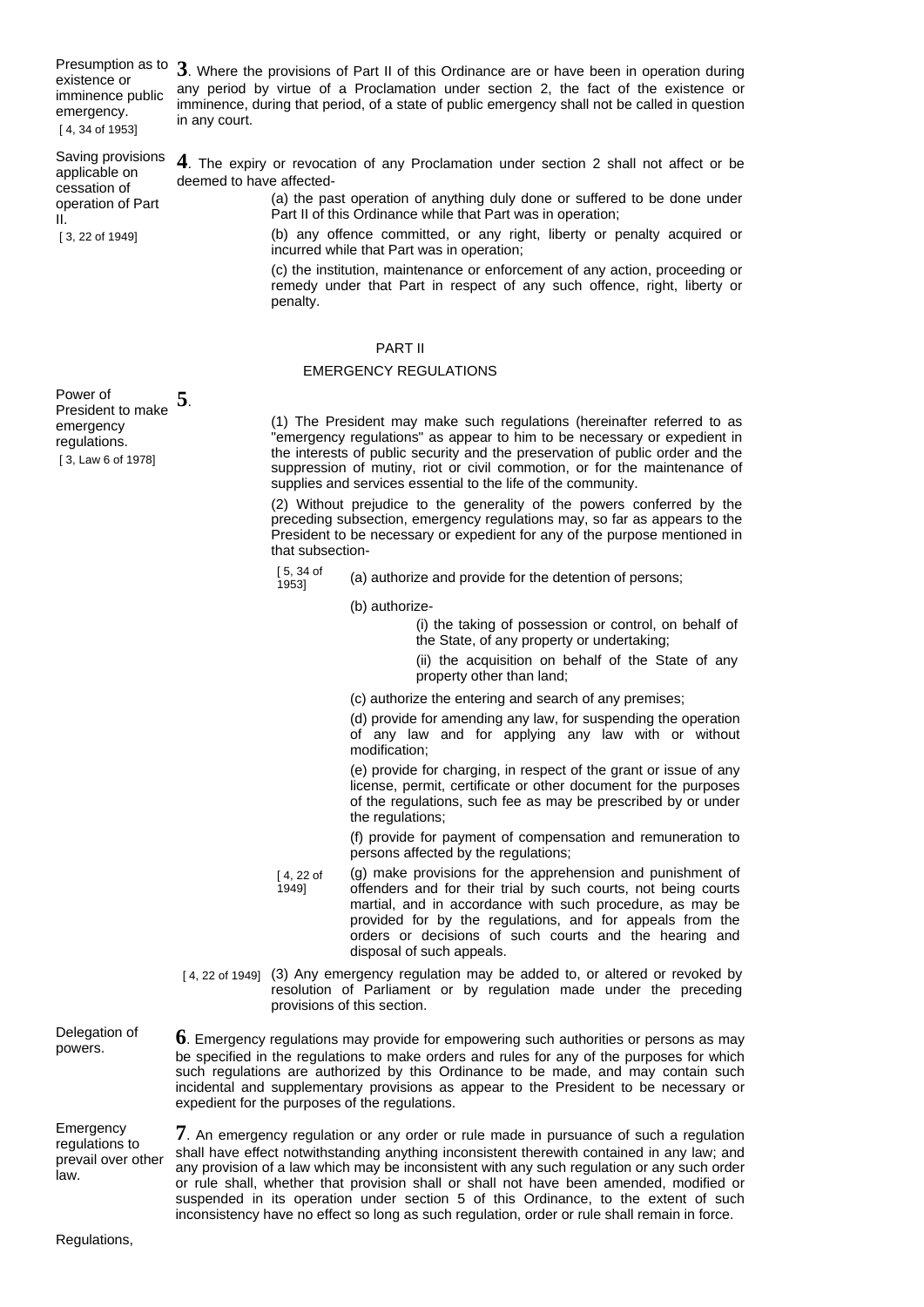orders, &c, not to be called in question in any court.

Protection in respect of acts done in good faith under any emergency regulation or any order or direction thereunder. [ 4, 8 of 1959]

Reception of documents in evidence, &c.

Regulations to come into force upon being made by the President.

**8**. No emergency regulation, and no order, rule or direction made or given thereunder shall be called in question in any court.

**9**. No prosecution or other criminal proceeding against any person for any act purporting to be done under any provision of any emergency regulation or of any order or direction made or given thereunder shall be instituted in any court except by, or with the written sanction of, the Attorney-General; and no suit, prosecution or other proceeding, civil or criminal, shall lie against any person for any act in good faith done in pursuance or sup posed pursuance of any such provision.

**10**. Every document purporting to be an instrument made or issued by the President or other authority or person in pursuance of this Ordinance or of any emergency regulation, and to be signed by or on behalf of the President or such other authority or person, shall be received in evidence, and shall, until the contrary is proved, be deemed to be an instrument made or issued by the President or that authority or person.

**11**. Notwithstanding anything in the Interpretation Ordinance or in any other law, every emergency regulation shall come into force forthwith upon its being made by the President, and shall be deemed to be as valid and effective as though it were herein enacted.

### PART III

## SPECIAL POWER OF THE PRESIDENT.[ 5, 8 of 1959]

Calling out the armed forces. [ 5, 8 of 1959]

**12**.

(1) Where circumstance endangering the public security in any area have arisen or are imminent and the President is of the opinion that the police are inadequate to deal with such situation in that area, he may, by Order published in the Gazette, call out all or any of the members of all or any of the armed forces for the maintenance of public order in that area.

(2) The members of any of the armed forces who are called out by Order made under subsection (1) for the purpose of maintaining public order in any area shall for such purpose have the powers, including the powers of search and arrest, conferred on police officers by any provision of this Part or of any otherwritten law, other than the powers specified in Chapter XI of the Code of Criminal Procedure Act, No. 15 of 1979: Provided that the power conferred on police officers by subsection (1) of section 14 shall not be exercised by any member of the armed forces called out as aforessaid who is of a rank below that of Sergeant of the Sri Lanka Army or Sri Lanka Air Force or of Petty Officer of the Sri Lanka Navy.

(3) In any area in respect of which an Order is made under subsection (1), section 95 of the Code of Criminal Procedure Act, No. 15 of 1979, shall have effect as if the expression "police officer" occurring therein includes any member of the armed forces who is called out by such Order and who is of a rank not below that of Sergeant of Sri Lanka Army or Sri Lanka Air Force or of Petty Officer of the Sri Lanka Navy.

(4) Where any member of the Sri Lanka Army who is not an officer or a soldier of the Regular Force is called out by Order made under subsection (1), he shall, within the meaning and for the purposes of the Army Act, be deemed to be on active service and to be a person subject to military law.

(5) Where any member of the Sri Lanka Navy who is not an officer or a seaman of the Regular Naval Force is called out by Order made under subsection (1), he shall, within the meaning and for the purposes of the Navy Act, be deemed to be on active service and to be a person subject to naval law.

(6) Where any member of the Sri Lanka Air Force who is not an officer or airman of the Regular Air Force is called out by Order made under subsection (1), he shall, within the meaning and for the purposes of the Air Force Act, be deemed to be on active service and to be a person subject to that Act.

(7) Any member of the armed forces who is called out by Order made under subsection (1) shall remain so called out until the expiry or rescission of that Order.

Seizure and removal of guns and explosives. [ 5, 8 of 1959]

**13**. Any police officer, or any member of the armed forces who is called out by Order made under section 12, may, if a written authorization to do so is issued to him by the President or any person appointed by the President to act on behalf of the President under this section, seize and remove any gun or explosive in the possession of any person in the area to which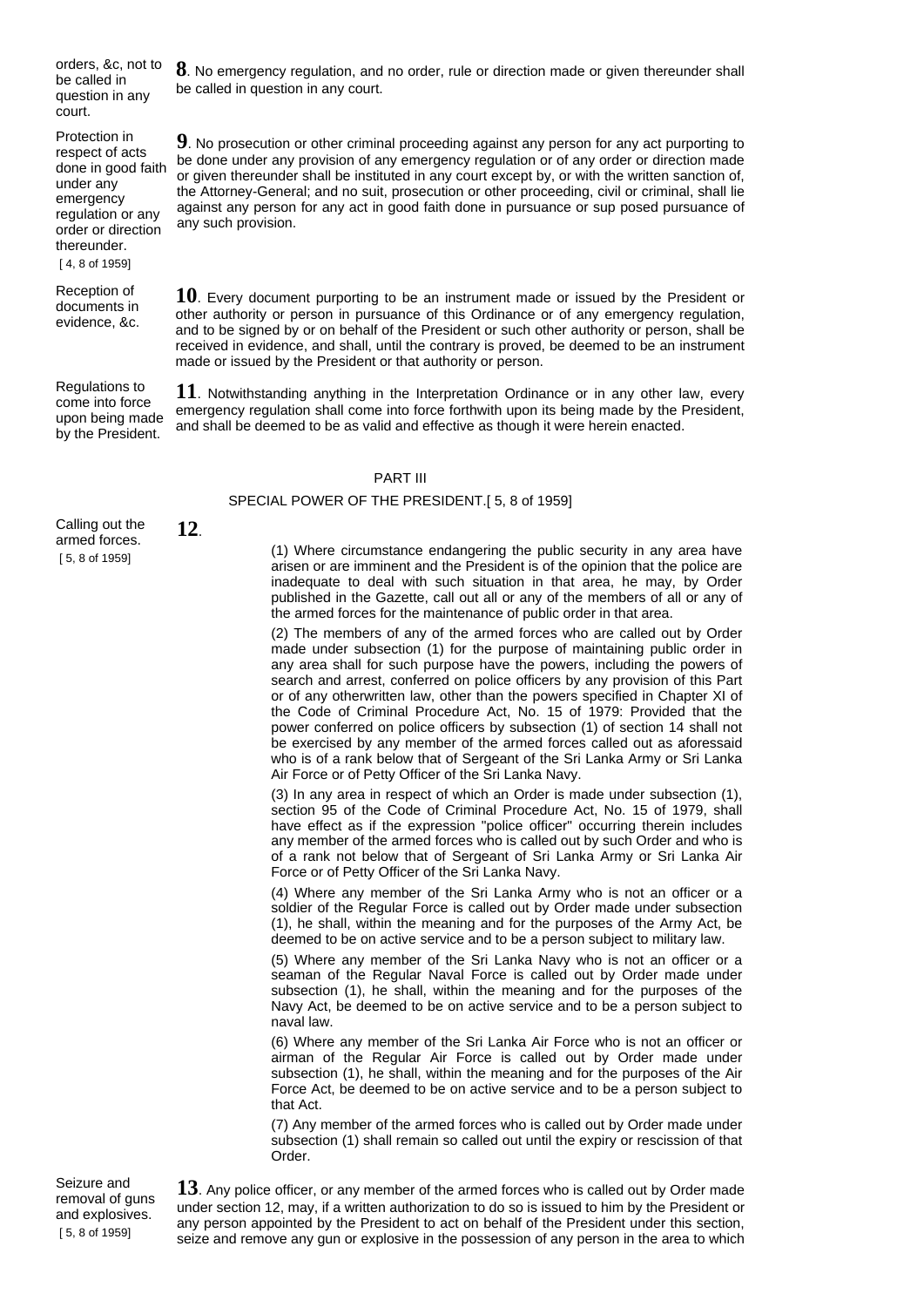such Order applies and keep it in such custody as may be determined by the person issuing such authorization, and may, for the purpose of seizing and removing any gun or explosive, enter, with such assistants as may be necessary, any premises or place in such area and search such premises or place and any person present therein.

|  | Seizure and<br>removal of                                                                                                          | 14.                       |                                                                                                                                                                                                                                                                                                                                                                                                                                                                                                                                                                                                                                                                                                                                                                                                                                                                                                                                                                                                                                                                                                                                                                                                                                                                                                                                                                                                                                                                        |
|--|------------------------------------------------------------------------------------------------------------------------------------|---------------------------|------------------------------------------------------------------------------------------------------------------------------------------------------------------------------------------------------------------------------------------------------------------------------------------------------------------------------------------------------------------------------------------------------------------------------------------------------------------------------------------------------------------------------------------------------------------------------------------------------------------------------------------------------------------------------------------------------------------------------------------------------------------------------------------------------------------------------------------------------------------------------------------------------------------------------------------------------------------------------------------------------------------------------------------------------------------------------------------------------------------------------------------------------------------------------------------------------------------------------------------------------------------------------------------------------------------------------------------------------------------------------------------------------------------------------------------------------------------------|
|  | offensive weapons<br>and offensive<br>substances from<br>persons in a public<br>place.<br>$[5, 8$ of 1959]                         |                           | (1) Any police officer may remove any offensive weapon or any offensive<br>substance which any person, without lawful authority or reasonable excuse,<br>has in his possession or under his control in any public place in any area to<br>which an Order made under section 12 applies.                                                                                                                                                                                                                                                                                                                                                                                                                                                                                                                                                                                                                                                                                                                                                                                                                                                                                                                                                                                                                                                                                                                                                                                |
|  |                                                                                                                                    |                           | (2) In subsection (1)-                                                                                                                                                                                                                                                                                                                                                                                                                                                                                                                                                                                                                                                                                                                                                                                                                                                                                                                                                                                                                                                                                                                                                                                                                                                                                                                                                                                                                                                 |
|  |                                                                                                                                    |                           | "offensive substance" means any inflammable, corrosive or volatile<br>substance;                                                                                                                                                                                                                                                                                                                                                                                                                                                                                                                                                                                                                                                                                                                                                                                                                                                                                                                                                                                                                                                                                                                                                                                                                                                                                                                                                                                       |
|  |                                                                                                                                    |                           | "offensive weapon" means any knife or gun, or any bomb or grenade or any<br>other device or contrivance made or intended for a use or purpose similar to<br>that of a bomb or grenade, or any other article capable of being used for<br>causing injury to the person; and                                                                                                                                                                                                                                                                                                                                                                                                                                                                                                                                                                                                                                                                                                                                                                                                                                                                                                                                                                                                                                                                                                                                                                                             |
|  |                                                                                                                                    |                           | "public place" includes any highway and any other premises or place to<br>which at the material time the public have or are permitted to have access,<br>whether on payment or otherwise.                                                                                                                                                                                                                                                                                                                                                                                                                                                                                                                                                                                                                                                                                                                                                                                                                                                                                                                                                                                                                                                                                                                                                                                                                                                                              |
|  | Disposal of guns,<br>explosives and<br>other articles or<br>substances seized<br>and removed<br>under this Part.<br>[5, 8 of 1959] | rescission of such Order. | 15. Any article or substance which is seized and removed under section 13 or section 14<br>from any person in any area to which an Order made under section 12 applies shall, unless<br>legal proceedings are taken against that person for any offence to which he is liable in<br>respect of that article or substance, be returned to him forthwith after the expiry or                                                                                                                                                                                                                                                                                                                                                                                                                                                                                                                                                                                                                                                                                                                                                                                                                                                                                                                                                                                                                                                                                             |
|  | Curfew.                                                                                                                            | <b>16</b> .               |                                                                                                                                                                                                                                                                                                                                                                                                                                                                                                                                                                                                                                                                                                                                                                                                                                                                                                                                                                                                                                                                                                                                                                                                                                                                                                                                                                                                                                                                        |
|  | $[5, 8$ of 1959]                                                                                                                   |                           | (1) Where the President considers it necessary to do so for the maintenance<br>of public order in any area, he may, by Order published in the Gazette,<br>direct that, subject to such exemption as may be made by that Order or by<br>any subsequent Order made under this section, no person in such area<br>shall, between such hours as may be specified in the Order, be on any<br>public road, railway, public park, public recreation ground or other public<br>ground or the seashore except under the authority of a written permit<br>granted by such person as may be specified in the Order.<br>(2) In subsection (1), "public road" includes any roadway over a public<br>bridge, any pavement, drain embankment or ditch belonging or appertaining<br>to a public road.<br>(3) If any person contravenes an Order made under this section, he shall be<br>guilty of an offence and shall, on conviction after summary trial before a<br>Magistrate, be liable to rigorous imprisonment for a term not exceeding one<br>month or to a fine not exceeding one hundred rupees or to both such<br>imprisonment and fine.<br>(4) Where a person accused of the offence of contravening an Order made<br>under this section is ordered by the court to be released on bail or on his<br>executing a bond without sureties for his appearance in court, the amount of<br>the bail bond or of the bond without sureties shall not exceed five hundred<br>rupees. |
|  | Essential services. 17                                                                                                             |                           |                                                                                                                                                                                                                                                                                                                                                                                                                                                                                                                                                                                                                                                                                                                                                                                                                                                                                                                                                                                                                                                                                                                                                                                                                                                                                                                                                                                                                                                                        |
|  | $[5, 8$ of 1959]                                                                                                                   |                           | (1) Where the President considers it necessary in the public interest to do                                                                                                                                                                                                                                                                                                                                                                                                                                                                                                                                                                                                                                                                                                                                                                                                                                                                                                                                                                                                                                                                                                                                                                                                                                                                                                                                                                                            |
|  |                                                                                                                                    |                           | so for the maintenance of any service which, in his opinion, is essential to<br>the life of the community, he may, by Order published in the Gazette,<br>declare that service to be an essential service.                                                                                                                                                                                                                                                                                                                                                                                                                                                                                                                                                                                                                                                                                                                                                                                                                                                                                                                                                                                                                                                                                                                                                                                                                                                              |
|  |                                                                                                                                    |                           | (2) Where any service is declared by Order made under subsection (1) to be<br>an essential service,-                                                                                                                                                                                                                                                                                                                                                                                                                                                                                                                                                                                                                                                                                                                                                                                                                                                                                                                                                                                                                                                                                                                                                                                                                                                                                                                                                                   |
|  |                                                                                                                                    |                           | (a) any person who, on the day immediately preceding the<br>date of publication of that Order in the Gazette, was engaged<br>or employed, or who after that day, is engaged or employed,<br>on any work in connexion with that service shall be guilty of an<br>offence if he fails or refuses to attend at his place of work or<br>employment or at such other place as may from time to time<br>be designated by his employer or a person acting under the<br>authority of his employer, or if he fails or refuses to perform                                                                                                                                                                                                                                                                                                                                                                                                                                                                                                                                                                                                                                                                                                                                                                                                                                                                                                                                        |

or

(b) any person who, by violence to person or property, or by spoken or written threat, intimidation or insult of any kind to

such work as he may be directed by his employer or by a person acting under the authority of his employer to perform;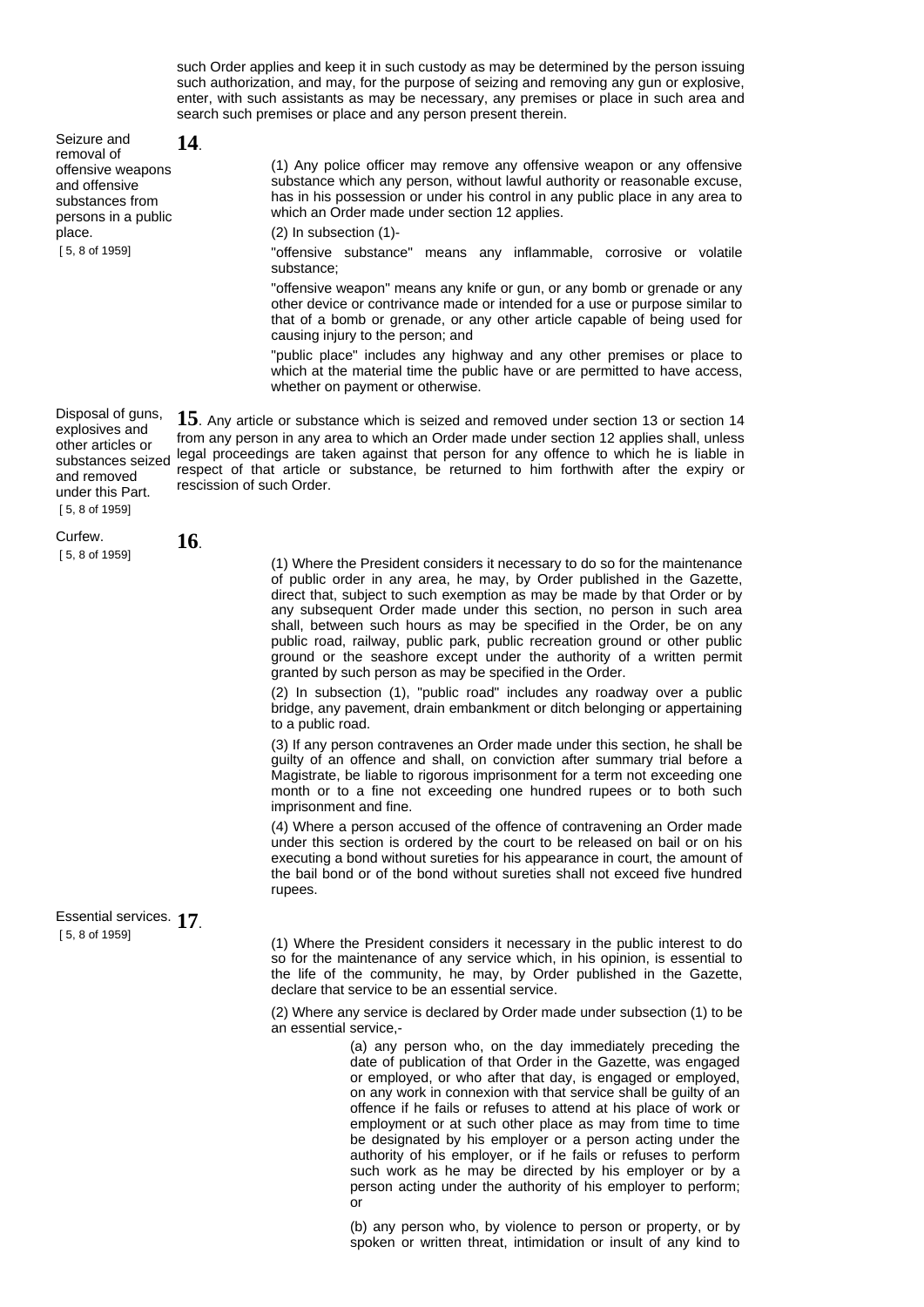whomsoever addressed or by molestation of any description, or in any other manner whatsoever-

> (i) impedes obstructs, delays or restricts the carrying on of that service, or

(ii) compels, incites, induces or encourages any other person employed in or in connexion with the carrying on of that service to surrender or depart from his employment (whether or not such other person does so surrender or depart in consequence), or

(iii) prevents any other person from offering or accepting employment in or in connexion with the carrying on of that service; or

(c) any person who, by any physical act or by any speech or writing, incites, induces or encourages any other person to commit any act specified in paragraph (b) of this subsection (whether or not such other person commits in consequence any act so specified), shall be guilty of an offence: Provided that any cessation of work in consequence of a strike commenced by a registered trade union solely in pursuance of an industrial dispute shall not be deemed to be an offence under the preceding provisions of this subsection. In this proviso, the expression "industrial dispute" shall have the meaning assigned to it by section 48 of the Industrial Disputes Act.

(3) Where a person is prosecuted for an offence under paragraph (a) of subsection (2), it shall be a defence for him to prove that he was prevented from attending at his place of work or employment owing to illness or owing to the fact that transport facilities were not available for him to travel to such place.

(4) Every person who commits an offence under this section shall, on conviction after summary trial before a Magistrate, be liable to rigorous imprisonment for a term not less than three months and not exceeding five years or a to a fine not less than five hundred rupees and not exceeding five thousand rupees or to both such imprisonment and fine.

Offenders under section 16 or section 17 may be arrested without **18**. Any police officer may arrest without warrant any per son who is committing or has committed or whom he has reasonable ground for suspecting to be committing or to have committed any offence under section 16 or section 17.

[ 5, 8 of 1959]

warrant.

Section 15 (2) of the Code of Criminal Procedure Act, No. 15 of 1979, not to apply to offenders under section 16 or section 17. [ 5, 8 of 1959]

delivered to the custody of the police. [ 5, 8 of 1959]

**19**. Section 15 (2) of the Code of Criminal Procedure Act, No. 15 of 1979, shall not apply to any person convicted of an offence under section 16 or section 17.

Persons arrested 20. Any person arrested by any member of the armed forces who is called out by Order by members of the by members of the made under section 12 shall without unnecessary delay be delivered to the custody of a<br>armed forces to be police officer to be don't with asserging to low. police officer to be dealt with according to law.

Provisions in regard to Order made under this Part. **21**.

[ 5, 8 of 1959]

(1) An Order made under section 12, section 16 or section 17 shall be in operation for a period of one month from the date of its publication in the Gazette, but without prejudice to the earlier rescission of that Order or to the making of a further Order at or before the end of that period.

(2) The provisions of subsection (3) of section 2 shall, mutatis mutandis, apply to an order made under section 12, section 16 or section 17 in like manner as they apply to a Proclamation made under subsection (1) of section 2.

(3) An Order made under section 12, section 16 or section 17, or the circumstances necessitating the making of such Order, shall not be called in